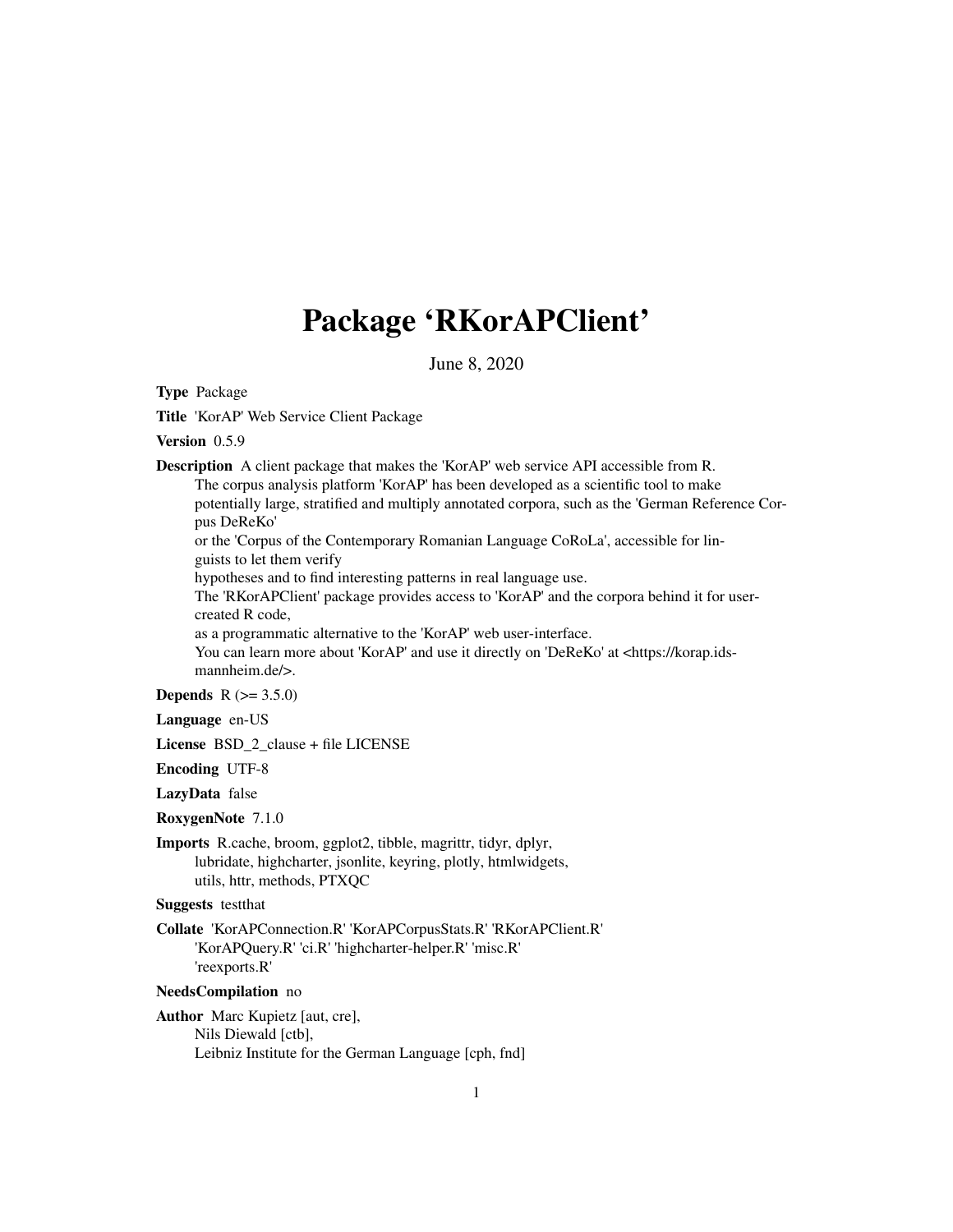<span id="page-1-0"></span>

Maintainer Marc Kupietz <kupietz@ids-mannheim.de>

Repository CRAN

Date/Publication 2020-06-07 23:10:02 UTC

# R topics documented:

| Index |  |
|-------|--|

<span id="page-1-1"></span>

ci *Add confidence interval and relative frequency variables*

# Description

Using [prop.test](#page-0-0), ci adds three columns to a data frame: 1. relative frequency (f) 2. lower bound of a confidence interval (ci.low) 3. upper bound of a confidence interval

#### Usage

 $ci(df, x = totalResults, N = total, conf. level = 0.95)$ 

# Arguments

| df         | table with columns for absolute and total frequencies.                                            |
|------------|---------------------------------------------------------------------------------------------------|
| X          | column with the observed absolute frequency.                                                      |
| N.         | column with the total frequencies                                                                 |
| conf.level | confidence level of the returned confidence interval. Must be a single number<br>between 0 and 1. |

# See Also

ci is already included in [frequencyQuery](#page-11-1)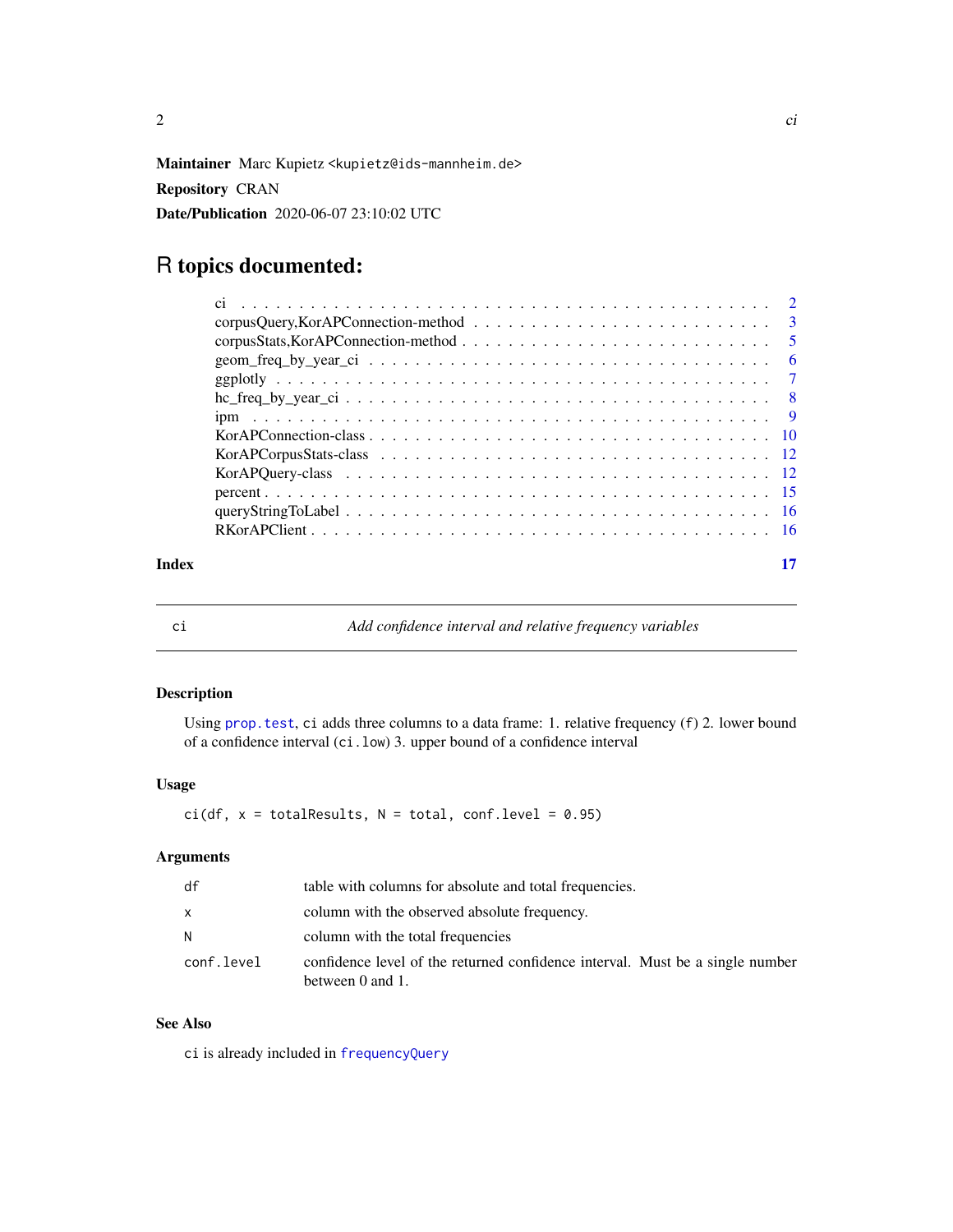#### <span id="page-2-0"></span>Examples

```
library(ggplot2)
kco <- new("KorAPConnection", verbose=TRUE)
expand_grid(year=2015:2018, alternatives=c("Hate Speech", "Hatespeech")) %>%
  bind_cols(corpusQuery(kco, .$alternatives, sprintf("pubDate in %d", .$year))) %>%
  mutate(total=corpusStats(kco, vc=vc)$tokens) %>%
  ci() %>%
  ggplot(aes(x=year, y=f, fill=query, color=query, ymin=conf.low, ymax=conf.high)) +
    geom_point() + geom_line() + geom_ribbon(alpha=.3)
```
corpusQuery,KorAPConnection-method *Method corpusQuery*

#### <span id="page-2-1"></span>Description

Perform a corpus query via a connection to a KorAP-API-server.

#### Usage

```
## S4 method for signature 'KorAPConnection'
corpusQuery(
  kco,
  query = if (missing(KorAPUrl))
  stop("At least one of the parameters query and KorAPUrl must be specified.", call. =
    FALSE) else httr::parse_url(KorAPUrl)$query$q,
  vc = if (missing(KorAPUrl)) "" else httr::parse_url(KorAPUrl)$query$cq,
  KorAPUrl,
  metadataOnly = TRUE,
 ql = if (missing(KorAPUrl)) "poliqarp" else httr::parse_url(KorAPUrl)$query$ql,
  fields = c("corpusSigle", "textSigle", "pubDate", "pubPlace", "availability",
    "textClass", "snippet"),
  accessRewriteFatal = TRUE,
  verbose = kco@verbose,
  expand = length(vc) != length(query),
  as.df = FALSE\mathcal{L}
```
#### Arguments

| kco   | KorAPConnection object (obtained e.g. from new ("KorAPConnection")          |
|-------|-----------------------------------------------------------------------------|
| query | string that contains the corpus query. The query language depends on the q1 |
|       | parameter. Either query must be provided or Kor APUr 1.                     |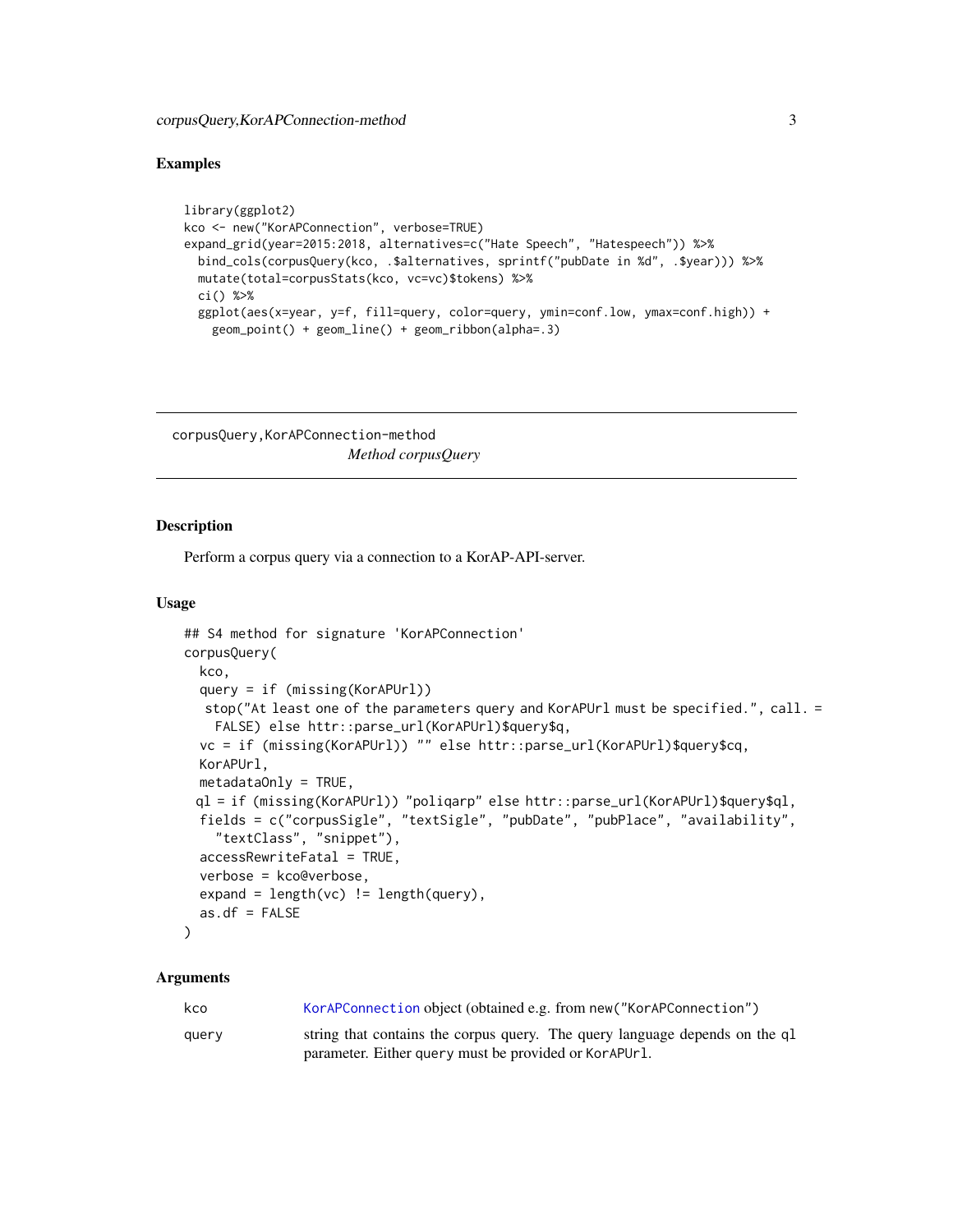<span id="page-3-0"></span>

| <b>VC</b>          | string describing the virtual corpus in which the query should be performed.<br>An empty string (default) means the whole corpus, as far as it is license-wise<br>accessible.                                                                          |
|--------------------|--------------------------------------------------------------------------------------------------------------------------------------------------------------------------------------------------------------------------------------------------------|
| KorAPUrl           | instead of providing the query and vc string parameters, you can also simply<br>copy a KorAP query URL from your browser and use it here (and in KorAPConnection)<br>to provide all necessary information for the query.                               |
| metadataOnly       | logical that determines whether queries should return only metadata without any<br>snippets. This can also be useful to prevent access rewrites. Note that the default<br>value is TRUE, unless the connection is authorized (currently not possible). |
| ql                 | string to choose the query language (see section on Query Parameters in the<br>Kustvakt-Wiki for possible values.                                                                                                                                      |
| fields             | (meta) data fields that will be fetched for every match.                                                                                                                                                                                               |
| accessRewriteFatal |                                                                                                                                                                                                                                                        |
|                    | abort if query or given vc had to be rewritten due to insufficient rights (not yet<br>implemented).                                                                                                                                                    |
| verbose            | print some info                                                                                                                                                                                                                                        |
| expand             | logical that decides if query and vc parameters are expanded to all of their<br>combinations                                                                                                                                                           |
| as.df              | return result as data frame instead of as S4 object?                                                                                                                                                                                                   |
|                    |                                                                                                                                                                                                                                                        |

#### Value

Depending on the as.df parameter, a table or a [KorAPQuery](#page-11-1) object that, among other information, contains the total number of results in @totalResults. The resulting object can be used to fetch all query results (with [fetchAll](#page-11-1)) or the next page of results (with [fetchNext](#page-11-1)). A corresponding URL to be used within a web browser is contained in @webUIRequestUrl Please make sure to check \$collection\$rewrites to see if any unforeseen access rewrites of the query's virtual corpus had to be performed.

#### References

<https://ids-pub.bsz-bw.de/frontdoor/index/index/docId/9026>

# See Also

[KorAPConnection](#page-9-1), [fetchNext](#page-11-1), [fetchRest](#page-11-1), [fetchAll](#page-11-1), [corpusStats](#page-4-1)

#### Examples

# Fetch metadata of every query hit for "Ameisenplage" and show a summary

new("KorAPConnection") %>% corpusQuery("Ameisenplage") %>% fetchAll()

# Use the copy of a KorAP-web-frontend URL for an API query of "Ameise" in a virtual corpus # and show the number of query hits (but don't fetch them).

```
new("KorAPConnection", verbose = TRUE) %>%
```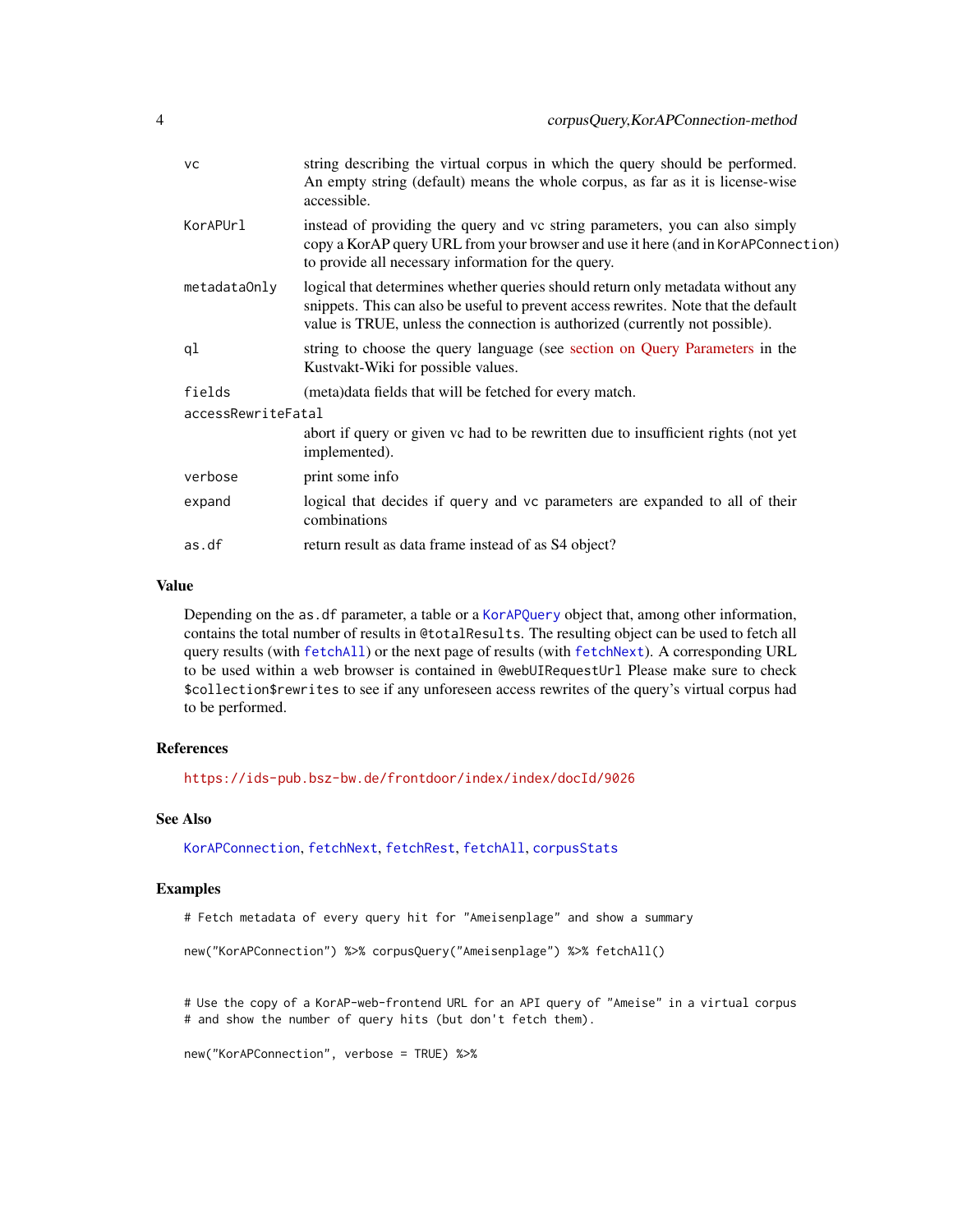```
corpusQuery(KorAPUrl =
   "https://korap.ids-mannheim.de/?q=Ameise&cq=pubDate+since+2017&ql=poliqarp")
# Plot the time/frequency curve of "Ameisenplage"
new("KorAPConnection", verbose=TRUE) %>%
 { . ->> kco } %>%
 corpusQuery("Ameisenplage") %>%
 fetchAll() %>%
 slot("collectedMatches") %>%
 mutate(year = lubridate::year(pubDate)) %>%
 dplyr::select(year) %>%
 group_by(year) %>%
 summarise(Count = dplyr::n()) %>%
 mutate(Freq = maply(function(f, y))f / corpusStats(kco, paste("pubDate in", y))@tokens, Count, year)) %>%
 dplyr::select(-Count) %>%
 complete(year = min(year):max(year), fill = list(Freq = 0)) %>%
 plot(type = "l")
```
corpusStats,KorAPConnection-method *Fetch information about a (virtual) corpus*

#### <span id="page-4-1"></span>Description

Fetch information about a (virtual) corpus

#### Usage

```
## S4 method for signature 'KorAPConnection'
corpusStats(kco, vc = "", verbose = kco@verbose, as.df = FALSE)
```
# Arguments

| kco     | KorAPConnection object (obtained e.g. from new ("KorAPConnection")                                                                  |
|---------|-------------------------------------------------------------------------------------------------------------------------------------|
| VC.     | string describing the virtual corpus. An empty string (default) means the whole<br>corpus, as far as it is license-wise accessible. |
| verbose | logical. If TRUE, additional diagnostics are printed.                                                                               |
| as.df   | return result as data frame instead of as S4 object?                                                                                |

#### Value

KorAPCorpusStats object with the slots documents, tokens, sentences, paragraphs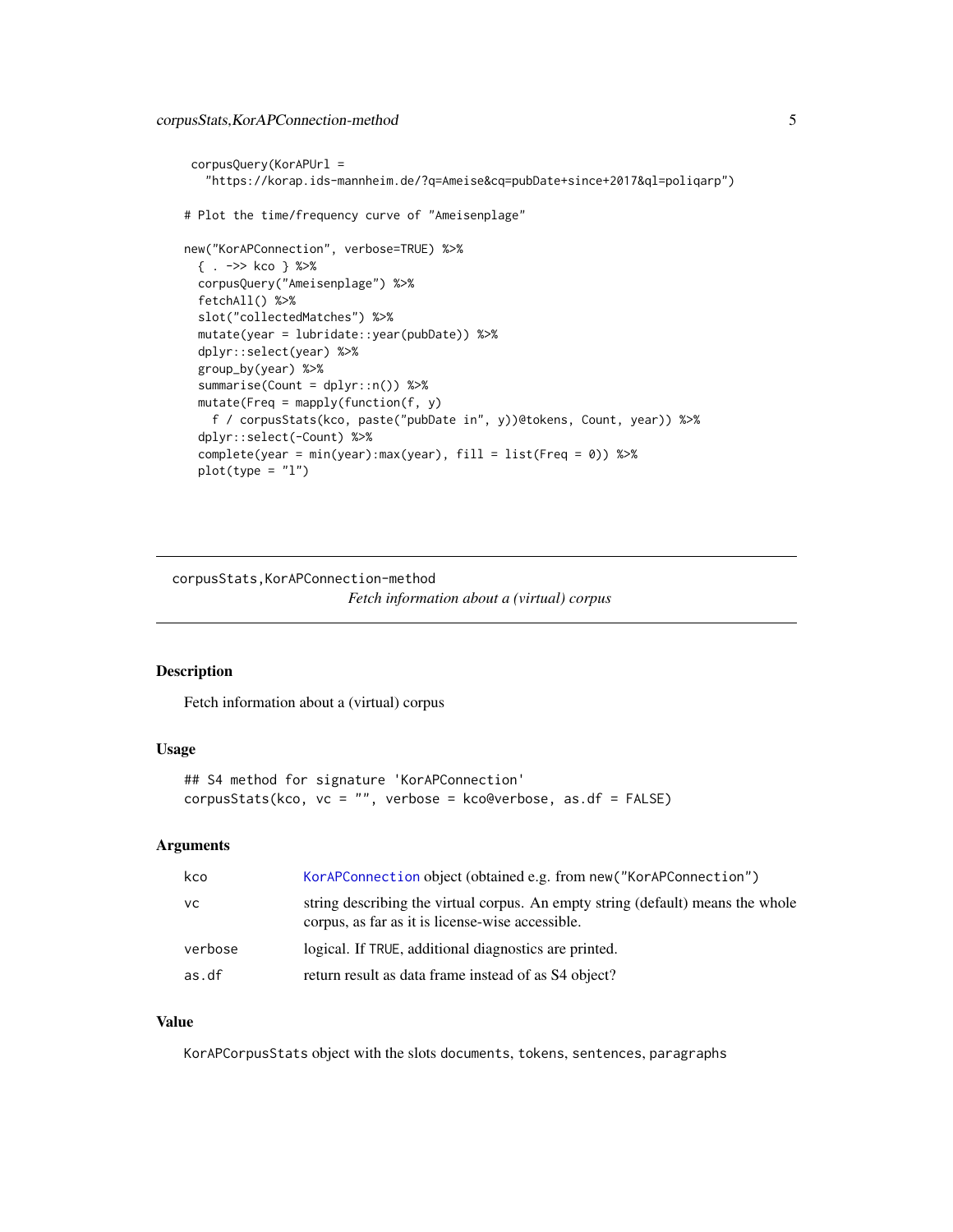#### Examples

```
corpusStats(new("KorAPConnection"))
kco <- new("KorAPConnection")
corpusStats(kco, "pubDate in 2017 & articleType=/Zeitung.*/")
```
geom\_freq\_by\_year\_ci *Experimental: Plot frequency by year graphs with confidence intervals*

#### Description

Experimental convenience function for plotting typical frequency by year graphs with confidence intervals using ggplot2. Warning: This function may be moved to a new package.

#### Usage

```
geom_freq_by_year_ci(mapping = aes(ymin = conf.low, ymax = conf.high), ...)
```
#### Arguments

| mapping | Set of aesthetic mappings created by aes() or aes <sub>(1)</sub> . If specified and inheritaes |
|---------|------------------------------------------------------------------------------------------------|
|         | $=$ TRUE (the default), it is combined with the default mapping at the top level               |
|         | of the plot. You must supply mapping if there is no plot mapping.                              |
| .       | Other arguments passed to geom_ribbon, geom_line, and geom_click_point.                        |

```
library(ggplot2)
kco <- new("KorAPConnection", verbose=TRUE)
expand_grid(condition = c("textDomain = /Wirtschaft.*/", "textDomain != /Wirtschaft.*/"),
           year = (2005:2011)) %>%
 cbind(frequencyQuery(kco, "[tt/l=Heuschrecke]",
                            paste0(.$condition," & pubDate in ", .$year))) %>%
 ipm() %>%
 ggplot(aes(year, ipm, fill = condition, color = condition)) +
 geom_freq_by_year_ci()
```
<span id="page-5-0"></span>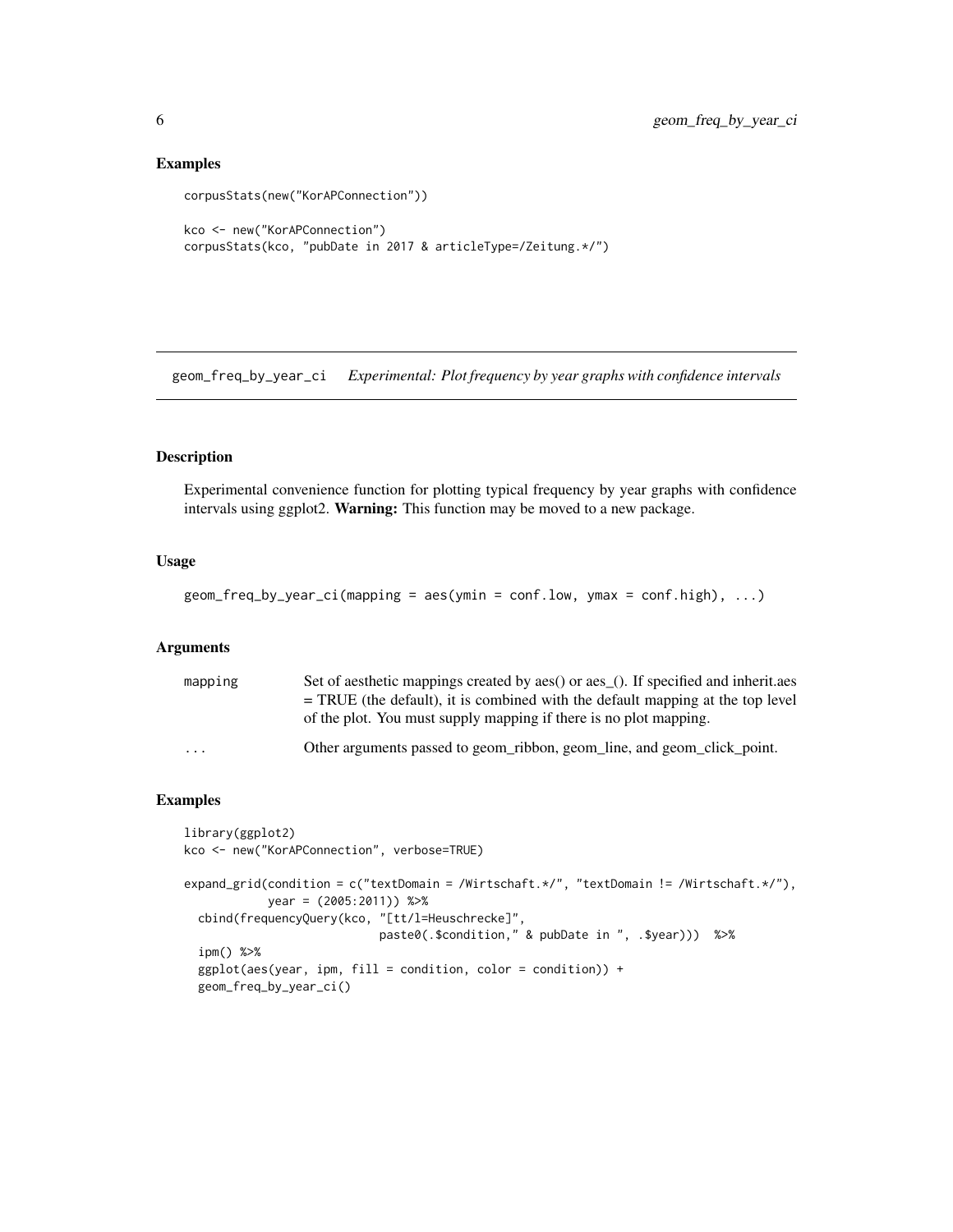<span id="page-6-0"></span>

### Description

RKorAPClient::ggplotly converts a ggplot2::ggplot() object to a plotly object with hyperlinks from data points to corresponding KorAP queries. Warning: This function may be moved to a new package.

#### Usage

```
ggplotly(p = ggplot2::last.plot(), toothip = c("x", "y", "colour", "url"), ...)
```
#### Arguments

| p        | a ggplot object.                                                                                                                                          |
|----------|-----------------------------------------------------------------------------------------------------------------------------------------------------------|
| tooltip  | a character vector specifying which aesthetic mappings to show in the tooltip. If<br>you want hyperlinks to KorAP queries you need to include "url" here. |
| $\cdots$ | Other arguments passed to $plotly$ : : ggplotly                                                                                                           |

```
library(ggplot2)
kco <- new("KorAPConnection", verbose=TRUE)
year <- (2003:2011)
condition <- c("textDomain = /Wirtschaft.*/", "textDomain != /Wirtschaft.*/")
g <- expand_grid(condition, year) %>%
  cbind(frequencyQuery(kco, "[tt/l=Heuschrecke]",
                       paste0(.$condition," & pubDate in ", .$year))) %>%
  ipm() %>%
  ggplot(aes(year, ipm, fill = condition, color = condition)) +## theme_light(base_size = 20) +
  geom_freq_by_year_ci()
p \leftarrow ggplotly(g)
print(p)
## saveWidget(p, paste0(tmpdir(), "heuschrecke.html")
```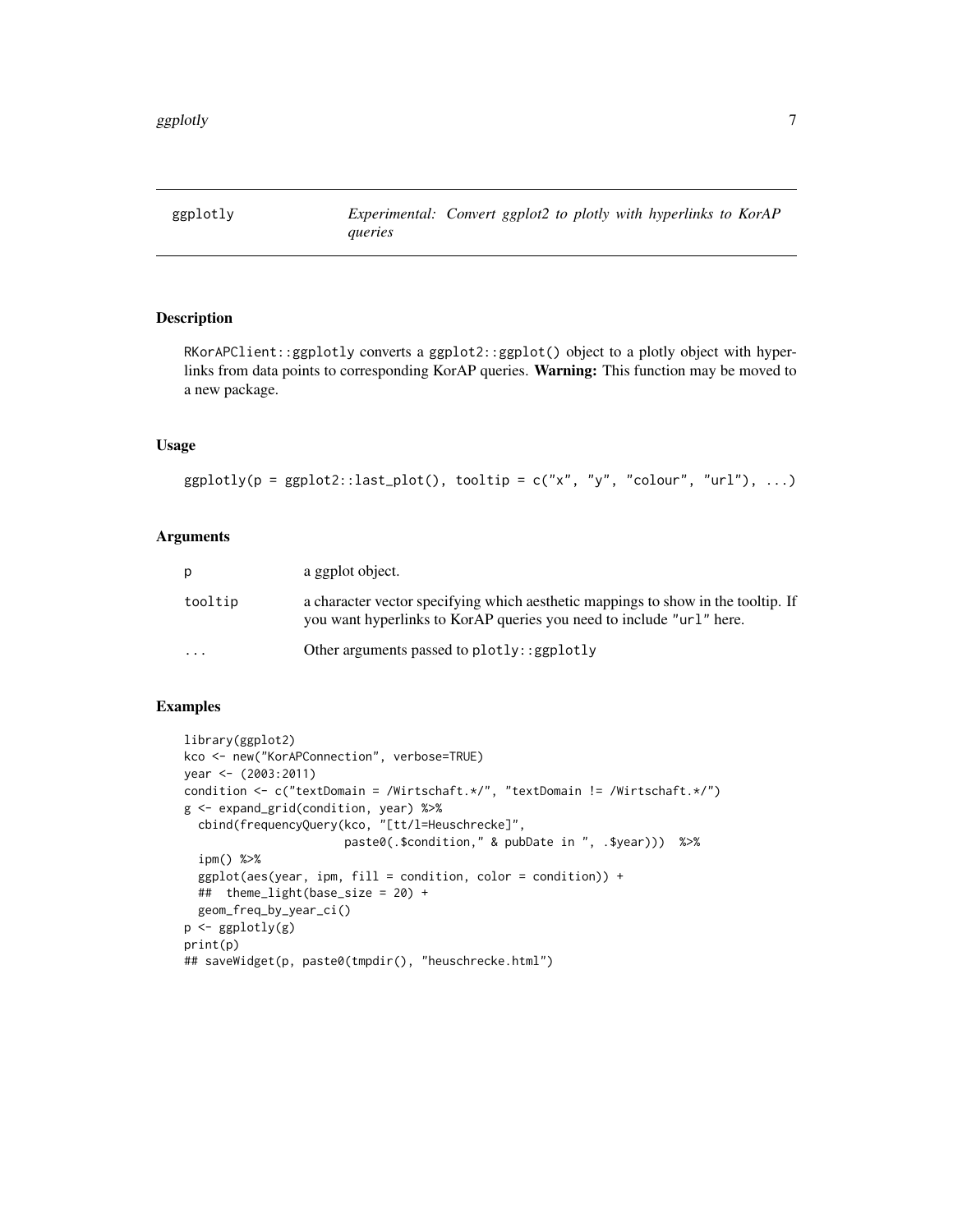<span id="page-7-0"></span>hc\_freq\_by\_year\_ci *Experimental: Plot interactive frequency by year graphs with confidence intervals using highcharter*

#### Description

Experimental convenience function for plotting typical frequency by year graphs with confidence intervals using highcharter. Warning: This function may be moved to a new package.

#### Usage

```
hc_freq_by_year_ci(
  df,
  as.alternatives = FALSE,
  ylabel = if (as.alternatives) "%" else "ipm",
  smooth = FALSE,
  ...
)
```
#### Arguments

| df              | data frame like the value of a frequency Query                                                                                                                              |
|-----------------|-----------------------------------------------------------------------------------------------------------------------------------------------------------------------------|
| as.alternatives |                                                                                                                                                                             |
|                 | boolean decides whether queries should be treated as mutually exclusive and<br>exhaustive wrt. to some meaningful class (e.g. spelling variants of a certain<br>word form). |
| ylabel          | defaults to $%$ if as alternatives is true and to "ipm" otherwise.                                                                                                          |
| smooth          | boolean decides whether the graph is smoothed using the highcharts plot types<br>spline and areaspline range.                                                               |
| $\cdots$        | additional arguments passed to hc_add_series                                                                                                                                |

```
year <- c(1990:2018)
alternatives <- c("macht []{0,3} Sinn", "ergibt []{0,3} Sinn")
new("KorAPConnection", verbose = TRUE) %>%
  frequencyQuery(query = alternatives,
                 vc = paste("textType = /Zeit.*/ & pubDate in", year),
                 as.alternatives = TRUE) %>%
  hc_freq_by_year_ci(as.alternatives = TRUE)
kco <- new("KorAPConnection", verbose = TRUE)
expand_grid(
  condition = c("textDomain = /Wirtschaft.*/", "textDomain != /Wirtschaft.*/"),year = (2005:2011)
) %>%
```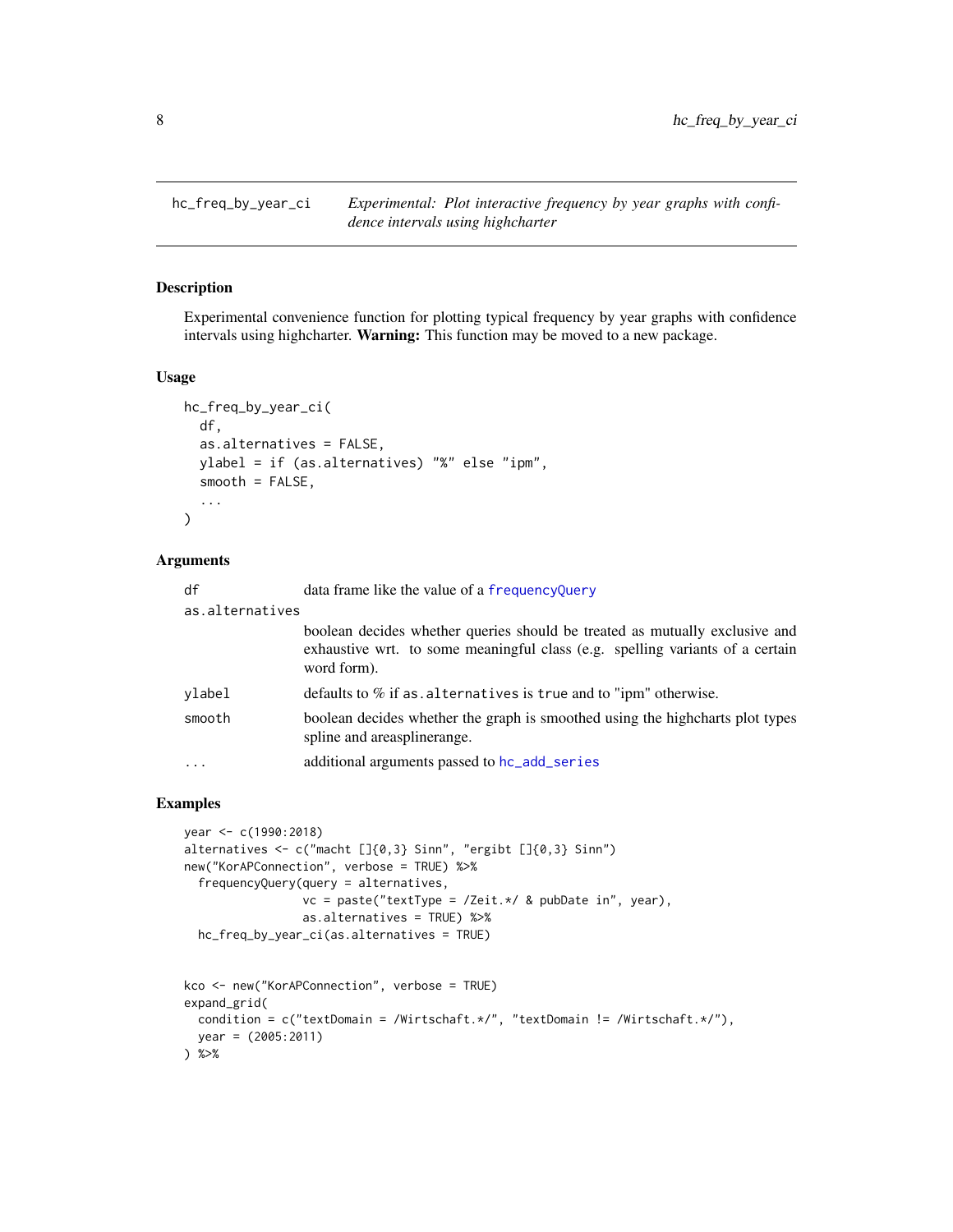<span id="page-8-0"></span>ipm 300 and 200 and 200 and 200 and 200 and 200 and 200 and 200 and 200 and 200 and 200 and 200 and 200 and 20

```
cbind(frequencyQuery(
  kco,
  "[tt/l=Heuschrecke]",
  paste0(.$condition, " & pubDate in ", .$year)
)) %>%
hc_freq_by_year_ci()
```
ipm *Convert corpus frequency table to instances per million.*

# Description

Convenience function for converting frequency tables to instances per million.

# Usage

ipm(df)

# Arguments

df table returned from [frequencyQuery](#page-11-1)

#### Details

Given a table with columns f, conf.low, and conf.high, ipm ads a column ipm und multiplies conf.low and conf.high with 10^6.

# Value

original table with additional column ipm and converted columns conf.low and conf.high

#### Examples

new("KorAPConnection") %>% frequencyQuery("Test", paste0("pubDate in ", 2000:2002)) %>% ipm()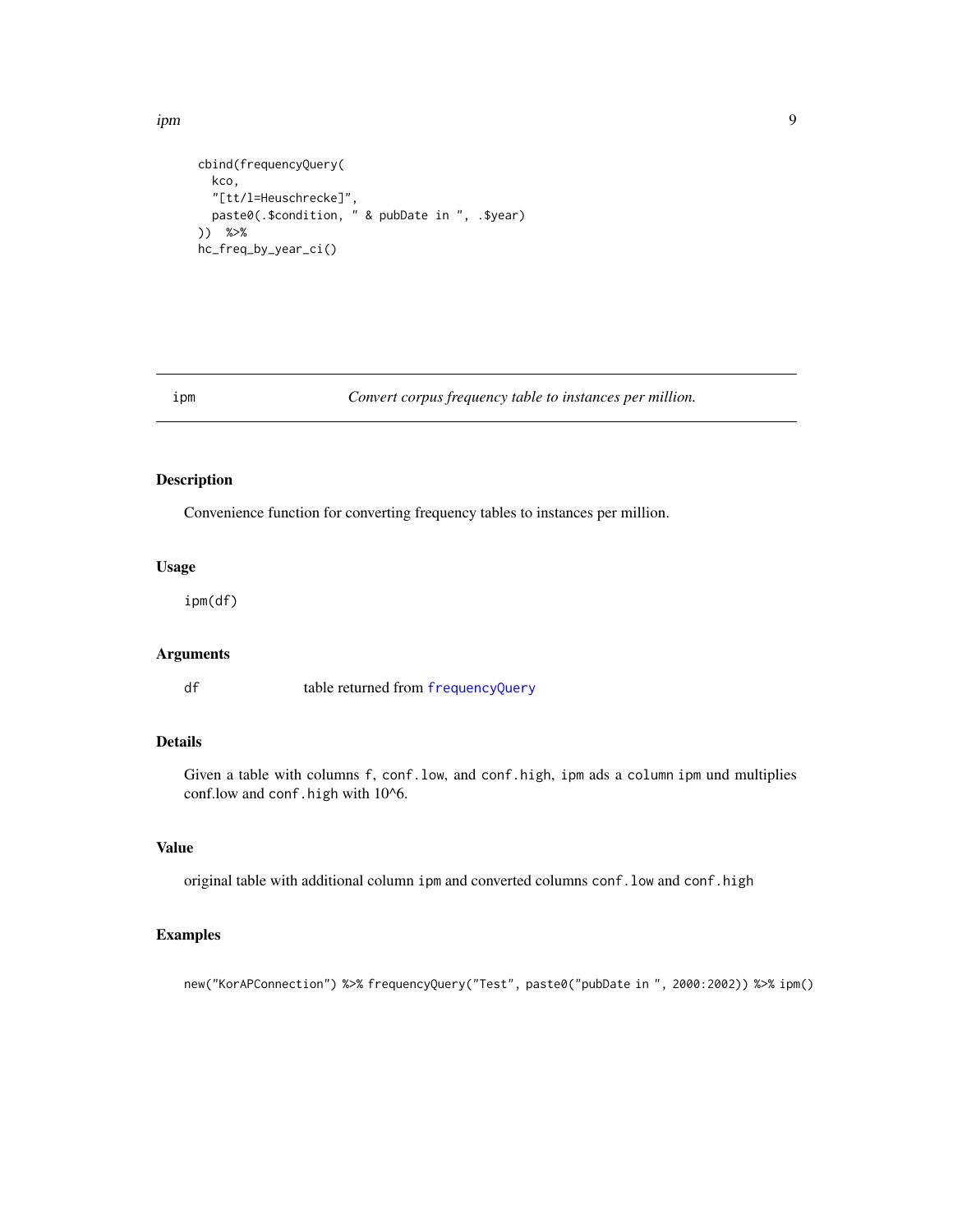<span id="page-9-0"></span>KorAPConnection-class *Class KorAPConnection*

# <span id="page-9-1"></span>Description

KorAPConnection objects represent the connection to a KorAP server. New KorAPConnection objects can be created by new("KorAPConnection").

#### Usage

```
## S4 method for signature 'KorAPConnection'
initialize(
  .Object,
 KorAPUrl = "https://korap.ids-mannheim.de/",
 apiVersion = "v1.0",
 apiUrl,
 accessToken = getAccessToken(KorAPUrl),
 userAgent = "R-KorAP-Client",
 timeout = 110,
 verbose = FALSE,
 cache = TRUE)
## S4 method for signature 'KorAPConnection'
persistAccessToken(kco, accessToken = kco@accessToken)
## S4 method for signature 'KorAPConnection'
clearAccessToken(kco)
## S4 method for signature 'KorAPConnection'
apiCall(kco, url, json = TRUE, getHeaders = FALSE, cache = kco@cache)
## S4 method for signature 'KorAPConnection'
clearCache(kco)
## S4 method for signature 'KorAPConnection'
show(object)
```
#### Arguments

| .Object     | KorAPConnection object                                                                                                                                                           |
|-------------|----------------------------------------------------------------------------------------------------------------------------------------------------------------------------------|
| KorAPUrl    | the URL of the KorAP server instance you want to access.                                                                                                                         |
| apiVersion  | which version of KorAP's API you want to connect to.                                                                                                                             |
| apiUrl      | URL of the KorAP web service.                                                                                                                                                    |
| accessToken | OAuth2 access token. To use authorization based on an access token in subse-<br>quent queries, initialize your KorAP connection with kco <-new("KorAPConnection", accessToken="< |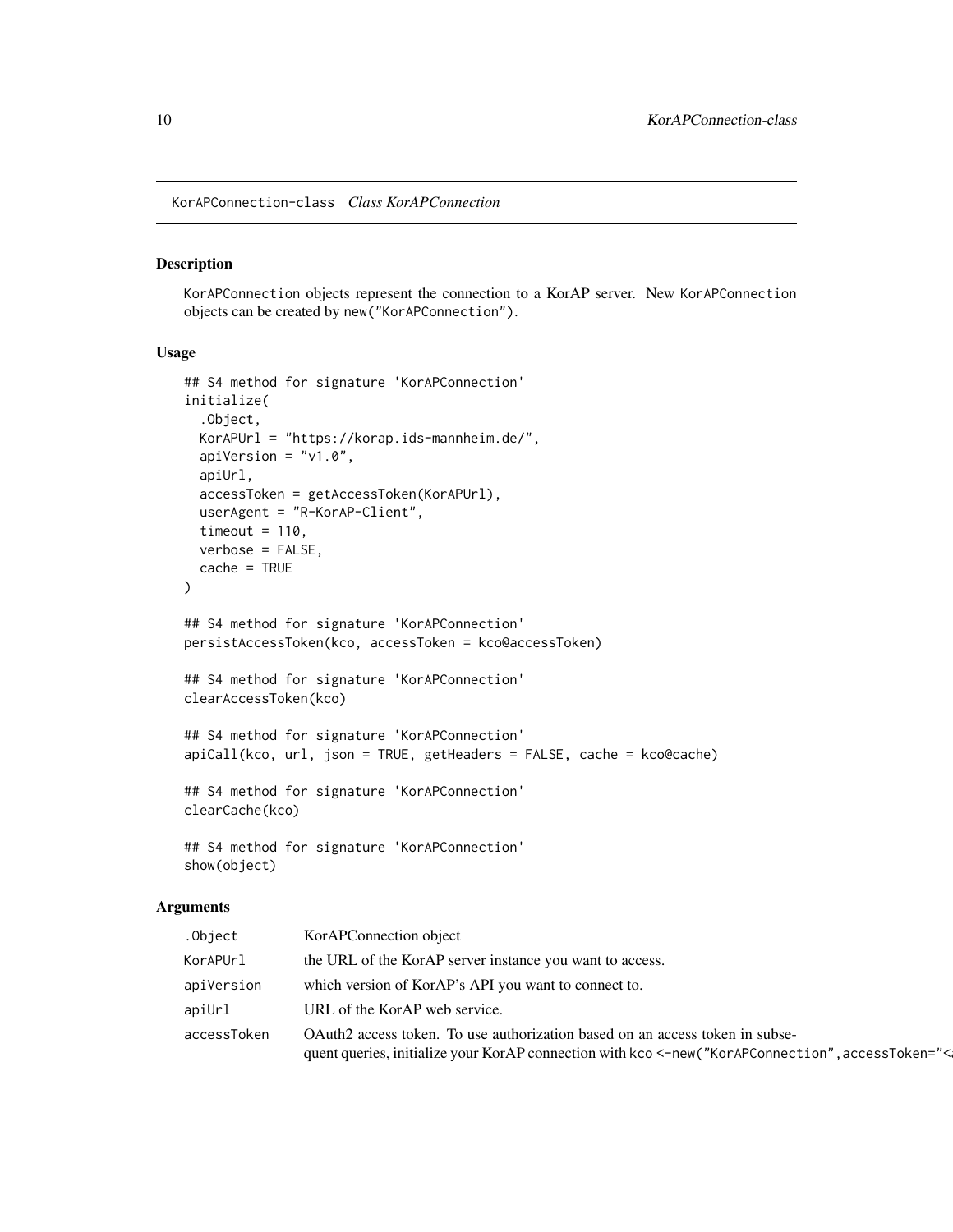<span id="page-10-0"></span>

|            | token>"). In order to make the API token persistent for the currently used<br>KorAPUr1 (you can have one token per KorAPUrl / KorAP server instance),<br>use persistAccessToken(kco). This will store it in your keyring using the<br>keyring package. Subsequent new("KorAPConnection") calls will then auto-<br>matically retrieve the token from your keying. To stop using a persisted token,<br>call clear Access Token (kco). Please note that for DeReKo, authorized queries<br>will behave differently inside and outside the IDS, because of the special license<br>situation. This concerns also cached results which do not take into account from<br>where a request was issued. If you experience problems or unexpected results,<br>please try kco <- new ("KorAPConnection", cache=FALSE) or use clearCache |
|------------|----------------------------------------------------------------------------------------------------------------------------------------------------------------------------------------------------------------------------------------------------------------------------------------------------------------------------------------------------------------------------------------------------------------------------------------------------------------------------------------------------------------------------------------------------------------------------------------------------------------------------------------------------------------------------------------------------------------------------------------------------------------------------------------------------------------------------|
|            | to clear the cache completely.                                                                                                                                                                                                                                                                                                                                                                                                                                                                                                                                                                                                                                                                                                                                                                                             |
| userAgent  | user agent string.                                                                                                                                                                                                                                                                                                                                                                                                                                                                                                                                                                                                                                                                                                                                                                                                         |
| timeout    | time out in seconds.                                                                                                                                                                                                                                                                                                                                                                                                                                                                                                                                                                                                                                                                                                                                                                                                       |
| verbose    | logical. Decides whether following operations will default to be verbose.                                                                                                                                                                                                                                                                                                                                                                                                                                                                                                                                                                                                                                                                                                                                                  |
| cache      | logical. Decides if API calls are cached locally. You can clear the cache with<br>clearCache().                                                                                                                                                                                                                                                                                                                                                                                                                                                                                                                                                                                                                                                                                                                            |
| kco        | KorAPConnection object                                                                                                                                                                                                                                                                                                                                                                                                                                                                                                                                                                                                                                                                                                                                                                                                     |
| url        | request url                                                                                                                                                                                                                                                                                                                                                                                                                                                                                                                                                                                                                                                                                                                                                                                                                |
| json       | logical that determines if json result is expected                                                                                                                                                                                                                                                                                                                                                                                                                                                                                                                                                                                                                                                                                                                                                                         |
| getHeaders | logical that determines if headers and content should be returned (as a list)                                                                                                                                                                                                                                                                                                                                                                                                                                                                                                                                                                                                                                                                                                                                              |
| object     | KorAPConnection object                                                                                                                                                                                                                                                                                                                                                                                                                                                                                                                                                                                                                                                                                                                                                                                                     |
|            |                                                                                                                                                                                                                                                                                                                                                                                                                                                                                                                                                                                                                                                                                                                                                                                                                            |

#### Value

[KorAPConnection](#page-9-1) object that can be used e.g. with [corpusQuery](#page-2-1)

```
kcon <- new("KorAPConnection", verbose = TRUE)
kq <- corpusQuery(kcon, "Ameisenplage")
kq <- fetchAll(kq)
## Not run:
kcon <- new("KorAPConnection", verbose = TRUE, accessToken="e739u6eOzkwADQPdVChxFg")
kq <- corpusQuery(kcon, "Ameisenplage", metadataOnly=FALSE)
kq <- fetchAll(kq)
kq@collectedMatches$snippet
## End(Not run)
## Not run:
kco <- new("KorAPConnection", accessToken="e739u6eOzkwADQPdVChxFg")
persistAccessToken(kco)
## End(Not run)
```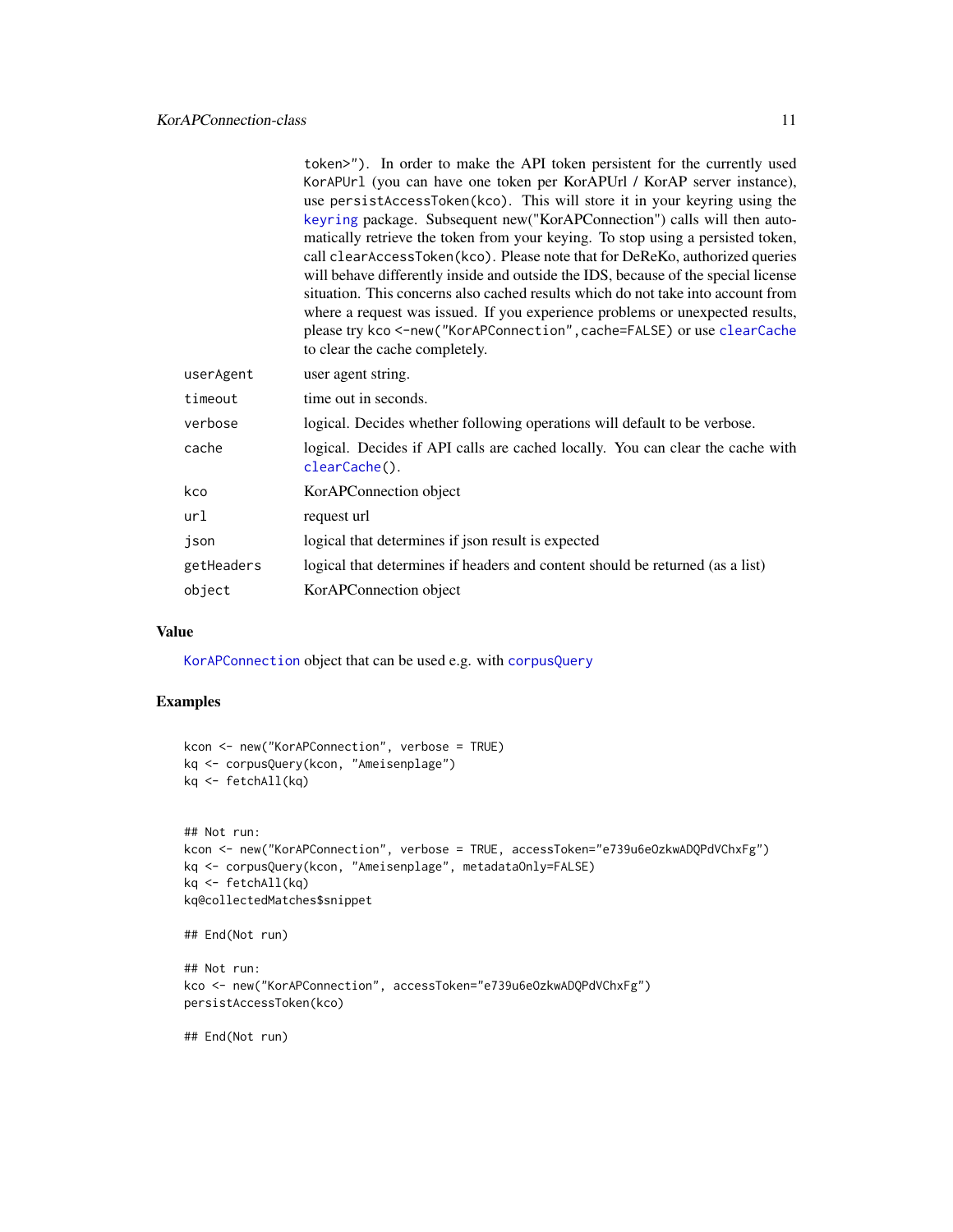## Not run: kco <- new("KorAPConnection") clearAccessToken(kco)

## End(Not run)

KorAPCorpusStats-class

*Class KorAPCorpusStats*

#### Description

KorAPCorpusStats objects can hold information about a corpus or virtual corpus. KorAPCorpusStats objects can be obtained by the [corpusStats\(](#page-4-1)) method.

#### Usage

## S4 method for signature 'KorAPCorpusStats' show(object)

#### **Arguments**

object KorAPCorpusStats object

#### **Slots**

vc definition of the virtual corpus

tokens number of tokens

documents number of documents

sentences number of sentences

paragraphs number of paragraphs

KorAPQuery-class *Class KorAPQuery*

#### <span id="page-11-1"></span>Description

KorAPQuery objects represent the current state of a query to a KorAP server. New KorAPQuery objects are typically created by the [corpusQuery](#page-2-1) method.

fetchNext fetches the next bunch of results of a KorAP query.

frequencyQuery combines [corpusQuery](#page-2-1), [corpusStats](#page-4-1) and [ci](#page-1-1) to compute a table with the relative frequencies and confidence intervals of one ore multiple search terms across one or multiple virtual corpora.

<span id="page-11-0"></span>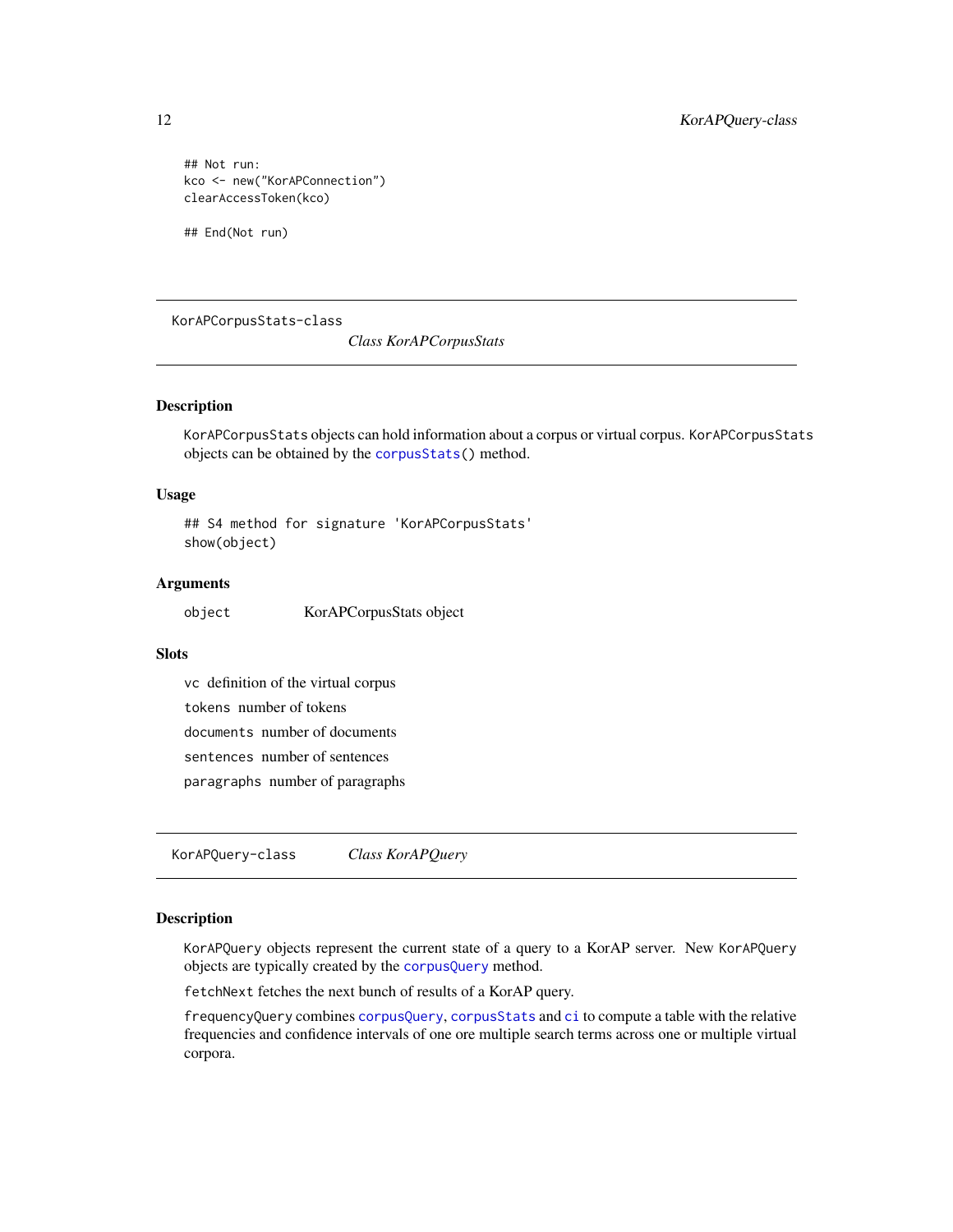# KorAPQuery-class 13

# Usage

```
## S4 method for signature 'KorAPQuery'
initialize(
  .Object,
 korapConnection = NULL,
  request = NULL,vc = "totalResults = 0,
  nextStartIndex = 0,
  fields = c("corpusSigle", "textSigle", "pubDate", "pubPlace", "availability",
    "textClass", "snippet"),
  requestUrl = ",
  webUIRequestUrl = "",
  apiResponse = NULL,
  hasMoreMatches = FALSE,
  collectedMatches = NULL
\mathcal{L}## S4 method for signature 'KorAPQuery'
fetchNext(
 kqo,
 offset = kqo@nextStartIndex,
 maxFetch = maxResultsPerPage,
  verbose = kqo@korapConnection@verbose
)
## S4 method for signature 'KorAPQuery'
fetchAll(kqo, verbose = kqo@korapConnection@verbose)
## S4 method for signature 'KorAPQuery'
fetchRest(kqo, verbose = kqo@korapConnection@verbose)
## S4 method for signature 'KorAPConnection'
frequencyQuery(
 kco,
 query,
 vc = "",conf. level = 0.95,
  as.alternatives = FALSE,
  ...
\mathcal{L}## S3 method for class 'KorAPQuery'
format(x, \ldots)## S4 method for signature 'KorAPQuery'
show(object)
```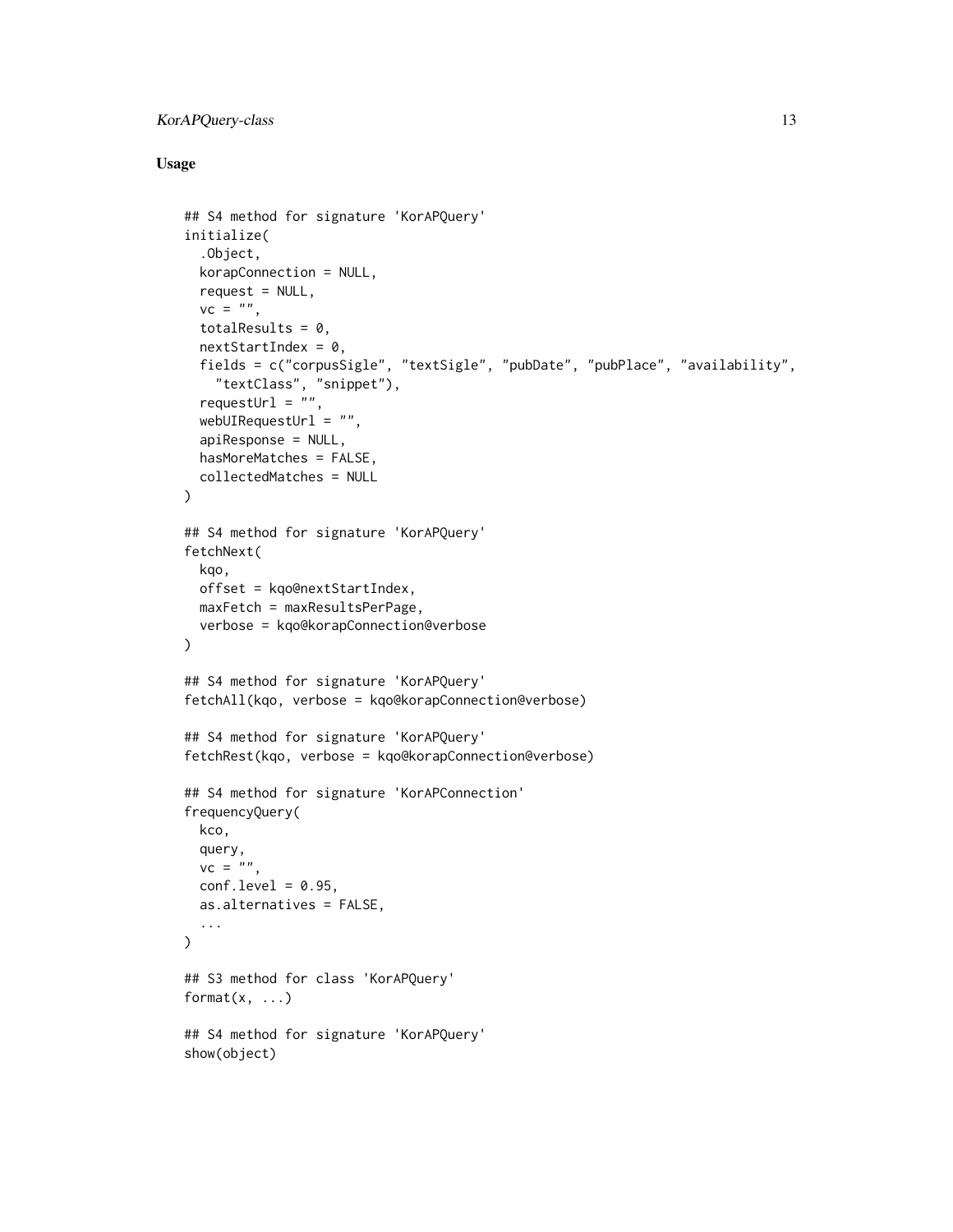# Arguments

| .Object          |                                                                                                                                                                                                                                                     |  |
|------------------|-----------------------------------------------------------------------------------------------------------------------------------------------------------------------------------------------------------------------------------------------------|--|
| korapConnection  |                                                                                                                                                                                                                                                     |  |
|                  | KorAPConnection object                                                                                                                                                                                                                              |  |
| request          | query part of the request URL                                                                                                                                                                                                                       |  |
| <b>VC</b>        | definition of a virtual corpus                                                                                                                                                                                                                      |  |
| totalResults     | number of hits the query has yielded                                                                                                                                                                                                                |  |
|                  | next Start Index at what index to start the next fetch of query results                                                                                                                                                                             |  |
| fields           | what data / metadata fields should be collected                                                                                                                                                                                                     |  |
| requestUrl       | complete URL of the API request                                                                                                                                                                                                                     |  |
| webUIRequestUrl  |                                                                                                                                                                                                                                                     |  |
|                  | URL of a web frontend request corresponding to the API request                                                                                                                                                                                      |  |
| apiResponse      | data-frame representation of the JSON response of the API request                                                                                                                                                                                   |  |
| hasMoreMatches   | logical that signals if more query results can be fetched                                                                                                                                                                                           |  |
| collectedMatches |                                                                                                                                                                                                                                                     |  |
|                  | matches already fetched from the KorAP-API-server                                                                                                                                                                                                   |  |
| kqo              | object obtained from corpusQuery                                                                                                                                                                                                                    |  |
| offset           | start offset for query results to fetch                                                                                                                                                                                                             |  |
| maxFetch         | maximum number of query results to fetch                                                                                                                                                                                                            |  |
| verbose          | print progress information if true                                                                                                                                                                                                                  |  |
| kco              | KorAPConnection object (obtained e.g. from new ("KorAPConnection")                                                                                                                                                                                  |  |
| query            | string that contains the corpus query. The query language depends on the ql<br>parameter. Either query must be provided or KorAPUr1.                                                                                                                |  |
| conf.level       | confidence level of the returned confidence interval (passed through ci to prop. test).                                                                                                                                                             |  |
| as.alternatives  |                                                                                                                                                                                                                                                     |  |
|                  | LOGICAL that specifies if the query terms should be treated as alternatives. If<br>as. alternatives is TRUE, the sum over all query hits, instead of the respective<br>vc token sizes is used as total for the calculation of relative frequencies. |  |
| .                | further arguments passed to or from other methods                                                                                                                                                                                                   |  |
| х                | KorAPQuery object                                                                                                                                                                                                                                   |  |
| object           | KorAPQuery object                                                                                                                                                                                                                                   |  |

# Value

The kqo input object with updated slots collectedMatches, apiResponse, nextStartIndex, hasMoreMatches

# References

<https://ids-pub.bsz-bw.de/frontdoor/index/index/docId/9026>

<span id="page-13-0"></span>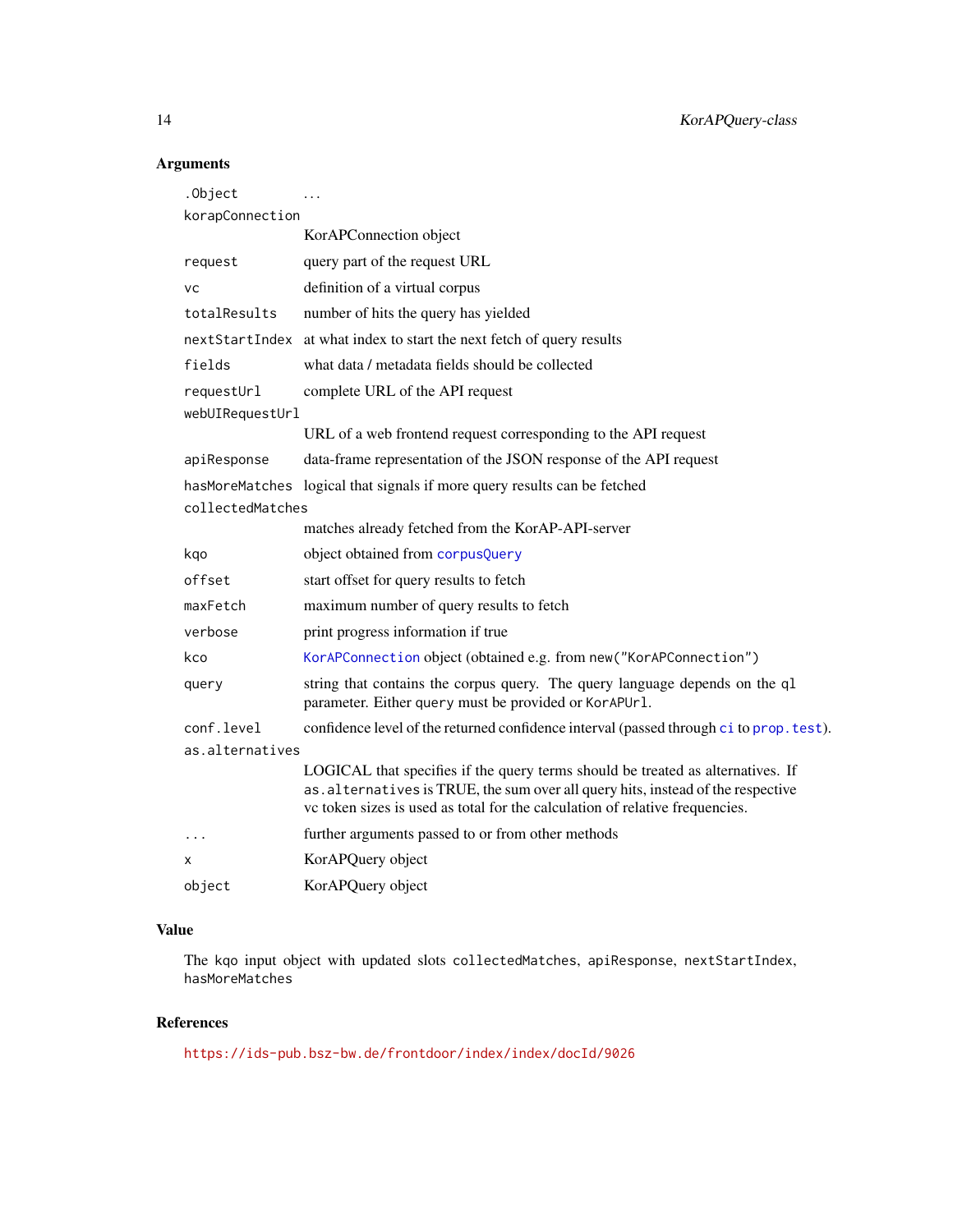#### <span id="page-14-0"></span>percent and the set of the set of the set of the set of the set of the set of the set of the set of the set of the set of the set of the set of the set of the set of the set of the set of the set of the set of the set of t

#### Examples

```
q <- new("KorAPConnection") %>% corpusQuery("Ameisenplage") %>% fetchNext()
q@collectedMatches
```
q <- new("KorAPConnection") %>% corpusQuery("Ameisenplage") %>% fetchAll() q@collectedMatches

q <- new("KorAPConnection") %>% corpusQuery("Ameisenplage") %>% fetchRest() q@collectedMatches

```
new("KorAPConnection", verbose = TRUE) %>%
 frequencyQuery(c("Mücke", "Schnake"), paste0("pubDate in ", 2000:2003))
```
percent *Convert corpus frequency table of alternatives to percent*

### Description

Convenience function for converting frequency tables of alternative variants (generated with as.alternatives=TRUE) to percent.

#### Usage

percent(df)

#### Arguments

df table returned from [frequencyQuery](#page-11-1)

#### Value

original table with converted columns f, conf.low and conf.high

```
new("KorAPConnection") %>%
    frequencyQuery(c("Tollpatsch", "Tolpatsch"),
   vc=paste0("pubDate in ", 2000:2002),
    as.alternatives = TRUE) %>%
 percent()
```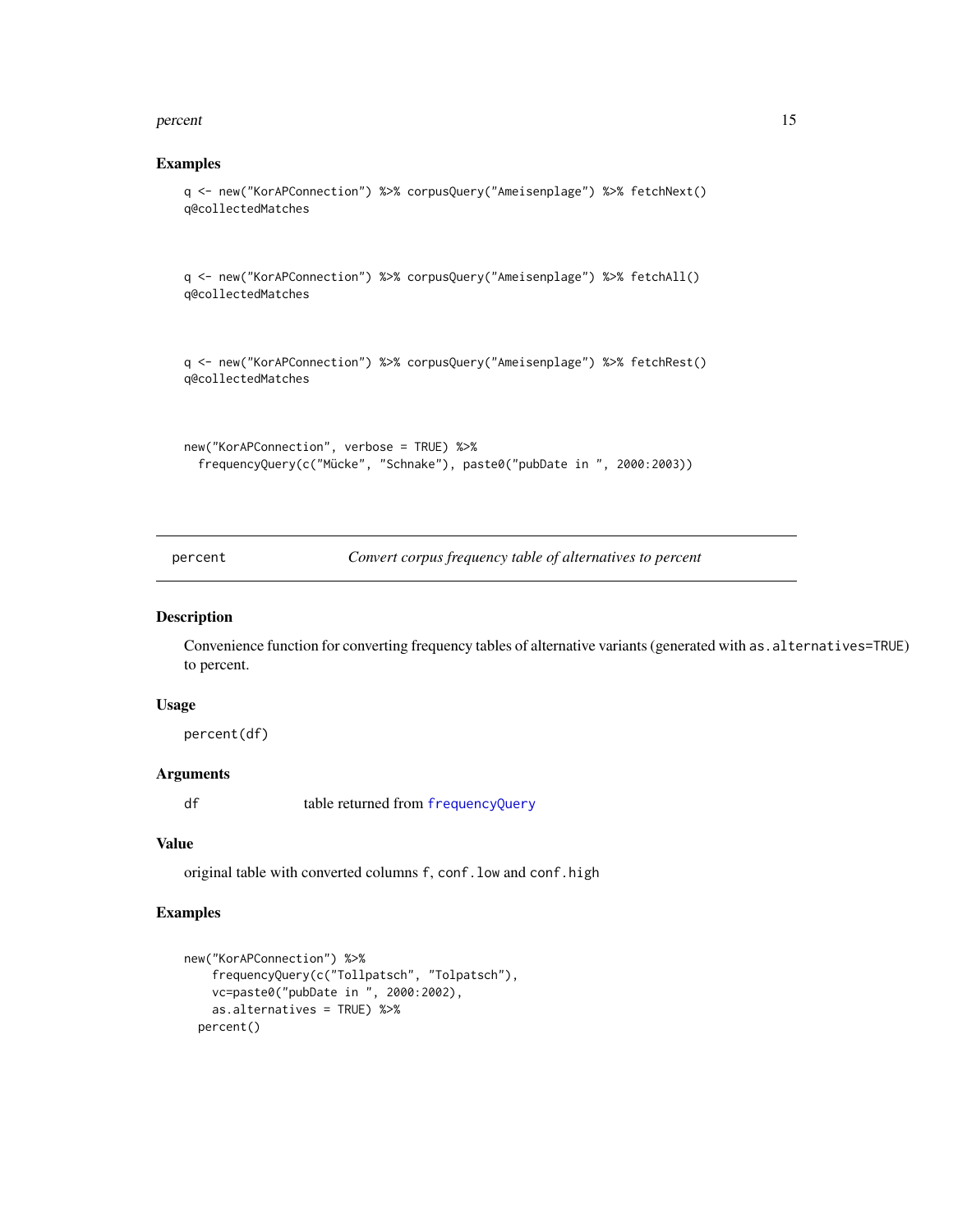<span id="page-15-0"></span>queryStringToLabel *Convert query or vc strings to plot labels*

#### Description

Converts a vector of query or vc strings to typically appropriate legend labels by clipping off prefixes and suffixes that are common to all query strings.

#### Usage

```
queryStringToLabel(data, pubDateOnly = FALSE, excludePubDate = FALSE)
```
#### Arguments

| data        | string or vector of query or vc definition strings  |
|-------------|-----------------------------------------------------|
| pubDateOnly | discard all but the publication date                |
|             | excludePubDate discard publication date constraints |

#### Value

string or vector of strings with clipped off common prefixes and suffixes

#### Examples

```
queryStringToLabel(paste("textType = /Zeit.*/ & pubDate in", c(2010:2019)))
queryStringToLabel(c("[marmot/m=mood:subj]", "[marmot/m=mood:ind]"))
queryStringToLabel(c("wegen dem [tt/p=NN]", "wegen des [tt/p=NN]"))
```
RKorAPClient RKorapClient *package*

# Description

R package to access the [KorAP](https://github.com/KorAP/) web service API.

#### Details

See the README.md on [github](https://github.com/KorAP/RKorAPClient/)